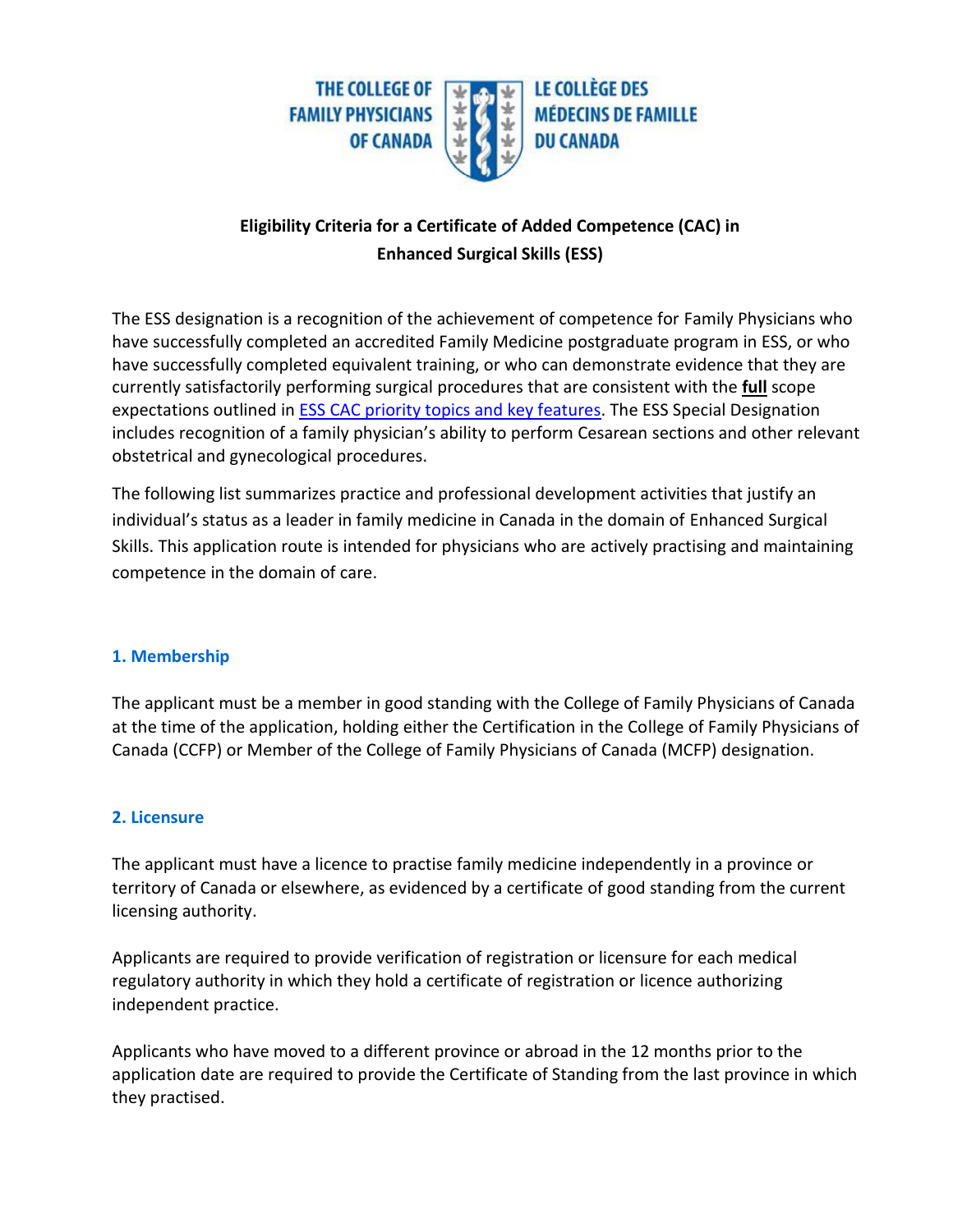### **3. Training**

Graduates of Enhanced Surgical Skills (ESS) programs as part of an overarching accredited enhanced skills program at a Canadian university in duration of at **least 12 months** are eligible to apply immediately after the successful completion of training.

Successful graduates of ESS (12-month) programs that are part of accredited enhanced skills programs at Canadian universities who completed their training in 2019 **should not apply** through this route. Their applications will be processed through the **residency training route** in September 2020.

For those who have acquired training outside of an accredited ESS program in Canada, it will be incumbent upon the applicant to provide evidence of relevant training that shows **assessed** acquisition of the **full** scope of enhanced surgical skills typically acquired through a Category 1 ESS program, as outlined in the [priority topics and key features document.](https://www.cfpc.ca/uploadedFiles/Education/ESS-Priority-Topics-Key-Features-EN-20190917.pdf) The peer review committee will make the final recommendation decision according to the offered evidence of achievement of competency and dedicated contribution within the CAC domain of care, provided in the application file. If you decide to apply and your application is not successful, please note that the application fee applied upon submission of the online application covers the cost of the review, and is, therefore, **non-refundable**.

### **4. Maintenance of CPD**

Applicants must have maintained their continuing professional development (CPD) status with Mainpro+® activities or equivalent for at least **five years** for those applying based on years of relevant practice or **two years** for graduates of accredited enhanced surgical skills programs at Canadian universities in duration of less than twelve months.

## **5. Evidence of dedicated contributions to enhanced surgical skills in Canada, commensurate with years in practice**

Please include:

- Brief narratives describing:
	- o Current clinical practice in enhanced surgical skills (scope of practice)
	- $\circ$  List of CPD activities related to enhanced surgical skills as a participant and as a provider
	- o Education, scholarship, and administrative activities
	- o Active involvement in national, provincial, or local organizations